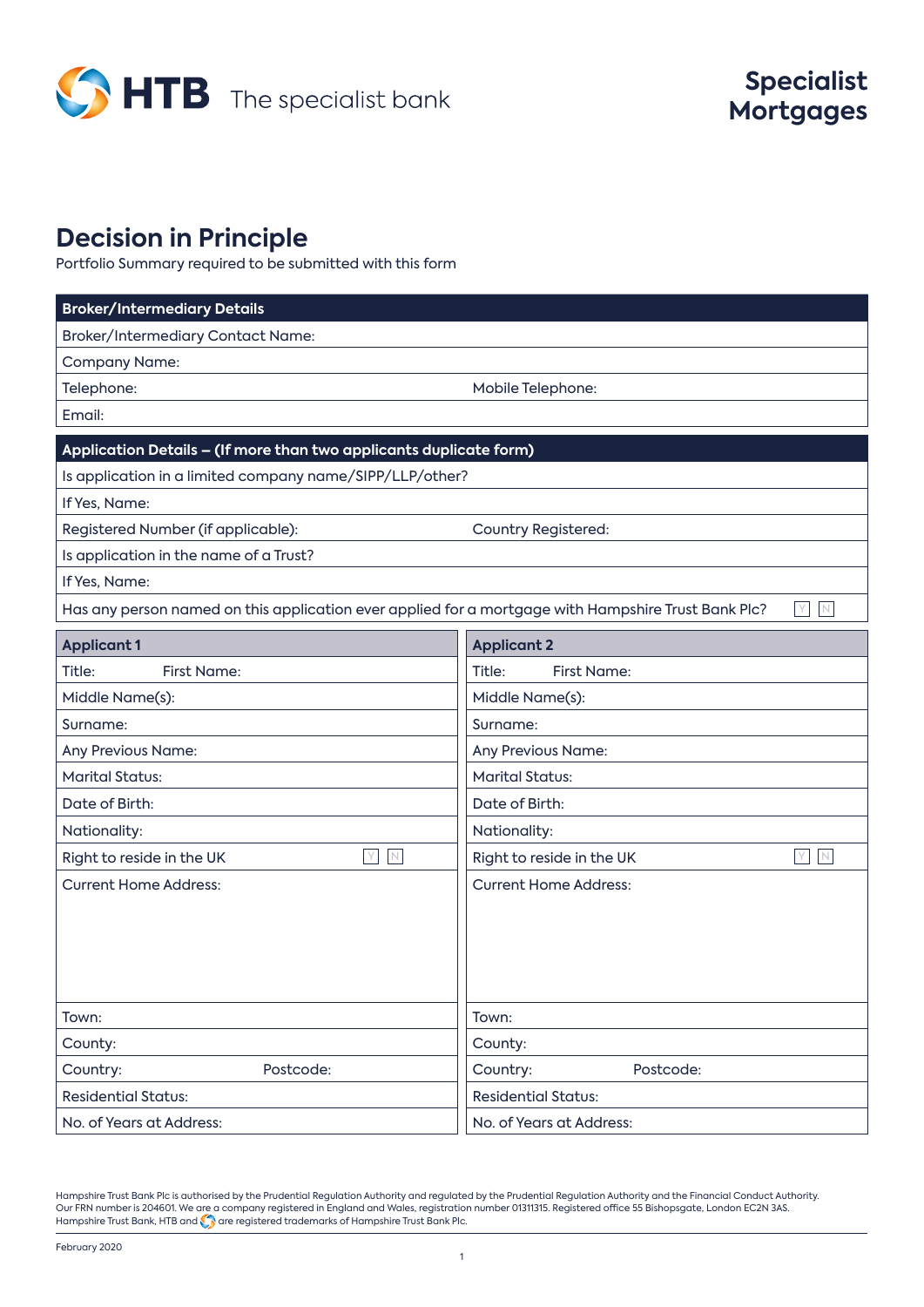

## **Specialist Mortgages**

| Telephone:                                                    | Telephone:                                                         |
|---------------------------------------------------------------|--------------------------------------------------------------------|
| Email:                                                        | Email:                                                             |
| Mobile Telephone:                                             | Mobile Telephone:                                                  |
| If number of years at current address is less than 3,         | If number of years at current address is less than 3,              |
| please provide previous 3 years' address history              | please provide previous 3 years' address history                   |
| <b>Previous Address:</b>                                      | <b>Previous Address:</b>                                           |
| If more than two addresses, please complete in Notes section  | If more than two addresses, please complete in Notes section       |
|                                                               |                                                                    |
|                                                               |                                                                    |
|                                                               |                                                                    |
| Town:                                                         | Town:                                                              |
| County:                                                       | County:                                                            |
| Postcode:<br>Country:                                         | Country:<br>Postcode:                                              |
| No. of Years at Address:                                      | No. of Years at Address:                                           |
| Y.<br>N<br><b>Criminal Convictions</b>                        | <b>Criminal Convictions</b><br>Y<br>N                              |
| If yes, please provide details:                               | If yes, please provide details:                                    |
|                                                               |                                                                    |
|                                                               |                                                                    |
| <b>Other Residency Information</b>                            | <b>Other Residency Information</b>                                 |
| $\mathbb N$<br>Do you hold a US passport?                     | Do you hold a US passport?<br>N                                    |
| $\mathbb N$<br>Have you ever been resident in the US?         | Have you ever been resident in the US?<br>$\mathbb N$<br>Y         |
| Have you ever filed or been required to<br>$\mathbb N$        | Have you ever filed or been required to file a<br>Y<br>$\mathbb N$ |
| file a tax return for another country?                        | tax return for another country?                                    |
| If Yes, where?:                                               | If Yes, where?:                                                    |
|                                                               |                                                                    |
|                                                               |                                                                    |
| $\mathsf{Y}$<br>$\mathbb N$<br>Do you own companies overseas? | Y<br>$\mathbb N$<br>Do you own companies overseas?                 |
| If yes, please list:                                          | If yes, please list:                                               |
|                                                               |                                                                    |
|                                                               |                                                                    |

| <b>Credit History</b>                                                                    |             |             |
|------------------------------------------------------------------------------------------|-------------|-------------|
| Have you or a company you are associated with:                                           | Applicant 1 | Applicant 2 |
| Been bankrupt                                                                            | YIN         | I N         |
| Failed to maintain repayments on a mortgage,<br>credit card or other financial agreement | YIN         | Y N         |
| Had a County Court Judgement (CCJ) for debt registered against you                       | YIN         | $\vee$      |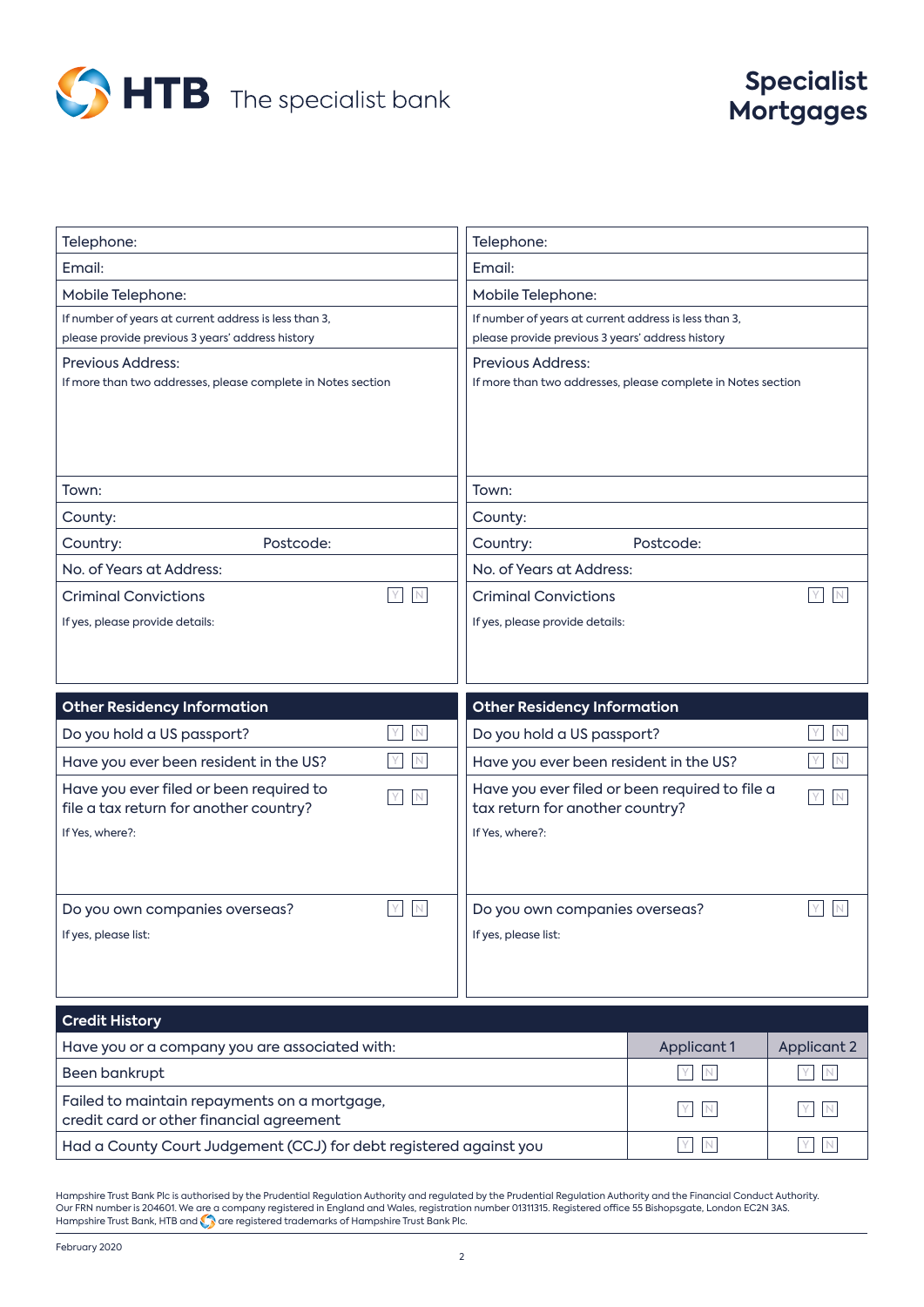

| Been subject to an Individual Voluntary Arrangement (IVA)                                                  |             |             |  |
|------------------------------------------------------------------------------------------------------------|-------------|-------------|--|
| Had an application for credit refused                                                                      | Y I N       |             |  |
|                                                                                                            | Applicant 1 | Applicant 2 |  |
| Had a property repossessed                                                                                 | Y N         |             |  |
| Has the business ever been subject to arrangements with creditors (CVA),<br>liquidation or administration? | YIN         |             |  |
| If you have answered 'YES' to any of the above questions, please confirm full details below:               |             |             |  |

## **Experience**

| <b>Applicant 1</b>                                                                                          |               | <b>Applicant 2</b>                                                                           |                            |          |               |            |         |
|-------------------------------------------------------------------------------------------------------------|---------------|----------------------------------------------------------------------------------------------|----------------------------|----------|---------------|------------|---------|
| <b>Employment Details:</b>                                                                                  |               | <b>Employment Details:</b>                                                                   |                            |          |               |            |         |
|                                                                                                             |               |                                                                                              |                            |          |               |            |         |
| Employed                                                                                                    | Self-employed | Unemployed                                                                                   | Retired                    | Employed | Self-employed | Unemployed | Retired |
| <b>Current Occupation:</b>                                                                                  |               |                                                                                              | <b>Current Occupation:</b> |          |               |            |         |
| If the applicant is to remain in this role, please complete<br>the following income section:                |               | If the applicant is to remain in this role, please complete<br>the following income section: |                            |          |               |            |         |
| Basic Net Income (PA): £                                                                                    |               | Basic Net Income (PA): £                                                                     |                            |          |               |            |         |
| Other Annual Income (PA) : £<br>Please specify                                                              |               | Other Annual Income (PA): £<br>Please specify                                                |                            |          |               |            |         |
| Non pension related benefits are not accepted e.g Child Benefit, Disability Benefit and Working Tax Credits |               |                                                                                              |                            |          |               |            |         |
| Do you own any commercial properties?<br>$\mathbb N$                                                        |               |                                                                                              | If yes, how many?          |          |               |            |         |
| Do you own any BTL/semi-commercial<br>N<br>properties?                                                      |               |                                                                                              | If yes, how many?          |          |               |            |         |
| Security Details - (if more than one duplicate form)                                                        |               |                                                                                              |                            |          |               |            |         |

| Please indicate security type (s)                                    |            |                                                  |                                           |
|----------------------------------------------------------------------|------------|--------------------------------------------------|-------------------------------------------|
| <b>Residential BTL</b>                                               | <b>HMO</b> | Semi-commercial<br>(Max 40% commercial by value) | Short-term let<br>(including holiday let) |
| Short-term: Are there any occupancy<br>restrictions on the property? |            | If yes, please specify:                          |                                           |
| Other please specify:                                                |            | Security address:                                |                                           |
|                                                                      |            |                                                  |                                           |
|                                                                      |            |                                                  |                                           |
|                                                                      |            | Postcode:                                        |                                           |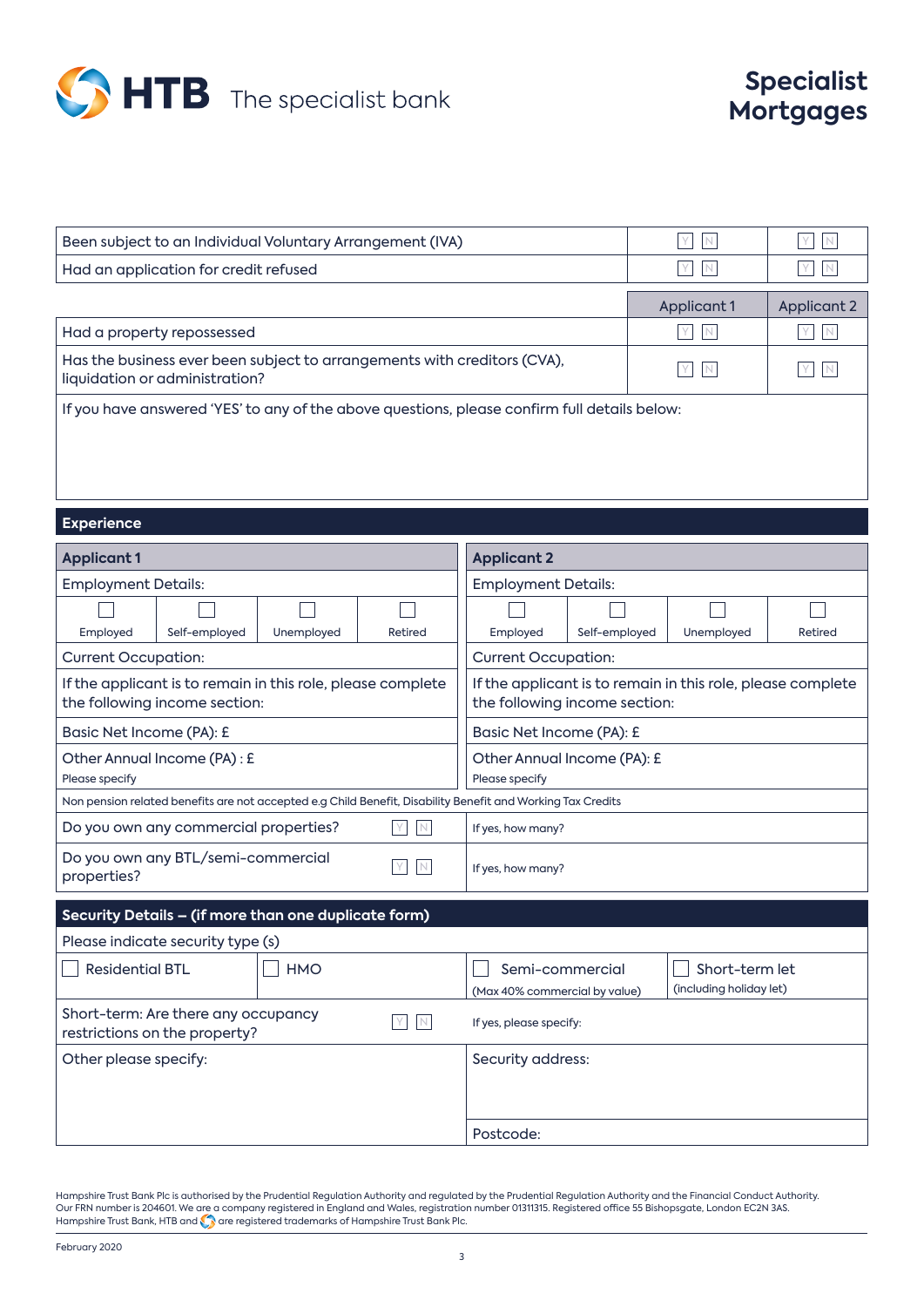

| Security Details cont. - (if more than one duplicate form)           |                                               |
|----------------------------------------------------------------------|-----------------------------------------------|
| Tenure:                                                              |                                               |
| Freehold<br>Leasehold                                                | If Freehold, block of flats, number of flats: |
| If Leasehold, years remaining on lease:                              | If HMO, number of rooms:                      |
| <b>Estimated Value: £</b>                                            | Rental Income: £                              |
| Have you or any member of your family ever resided in this property? | Y.<br>$\mathbb N$                             |
| Only to complete if Semi-commercial:                                 |                                               |
| <b>Residential Rental Income:</b>                                    |                                               |
| <b>Commercial Rental Income:</b>                                     |                                               |
| Business Use / Type of Tennant:                                      |                                               |
| Name(s) of Commercial Tennant:                                       |                                               |
|                                                                      |                                               |
| Will the applicant be trading from this property?                    | Y                                             |
| Only to complete if Bridge:                                          |                                               |
| Projected End Value (GDV) if Refurb: £                               |                                               |
| <b>Estimated Timescales if Refurb:</b>                               |                                               |
| <b>Exit Strategy and Timescales:</b>                                 |                                               |
|                                                                      |                                               |
|                                                                      |                                               |
|                                                                      |                                               |
| <b>Loan Details</b>                                                  |                                               |
| Purchase<br>Remortgage                                               | <b>Term Loan</b><br><b>Bridge</b>             |
| Loan Amount Required: £                                              |                                               |
| Complete if Term Loan:                                               |                                               |
| Term (yrs):                                                          | Interest Only Term (yrs):                     |
| Rate:<br>2yr Fixed<br>5yr Fixed                                      | Arrangement fee added<br>N                    |
| Complete if Bridge:                                                  |                                               |
| Term (months):                                                       | Interest roll up term (3-12 months):          |
| Rate:                                                                | Arrangement fee added<br>$\,N\,$<br>Y.        |
| <b>Complete if Purchase:</b>                                         |                                               |
| Purchase Price: £                                                    | Deposit Amount: £                             |
| Deposit Type and Source:                                             |                                               |
|                                                                      |                                               |
|                                                                      |                                               |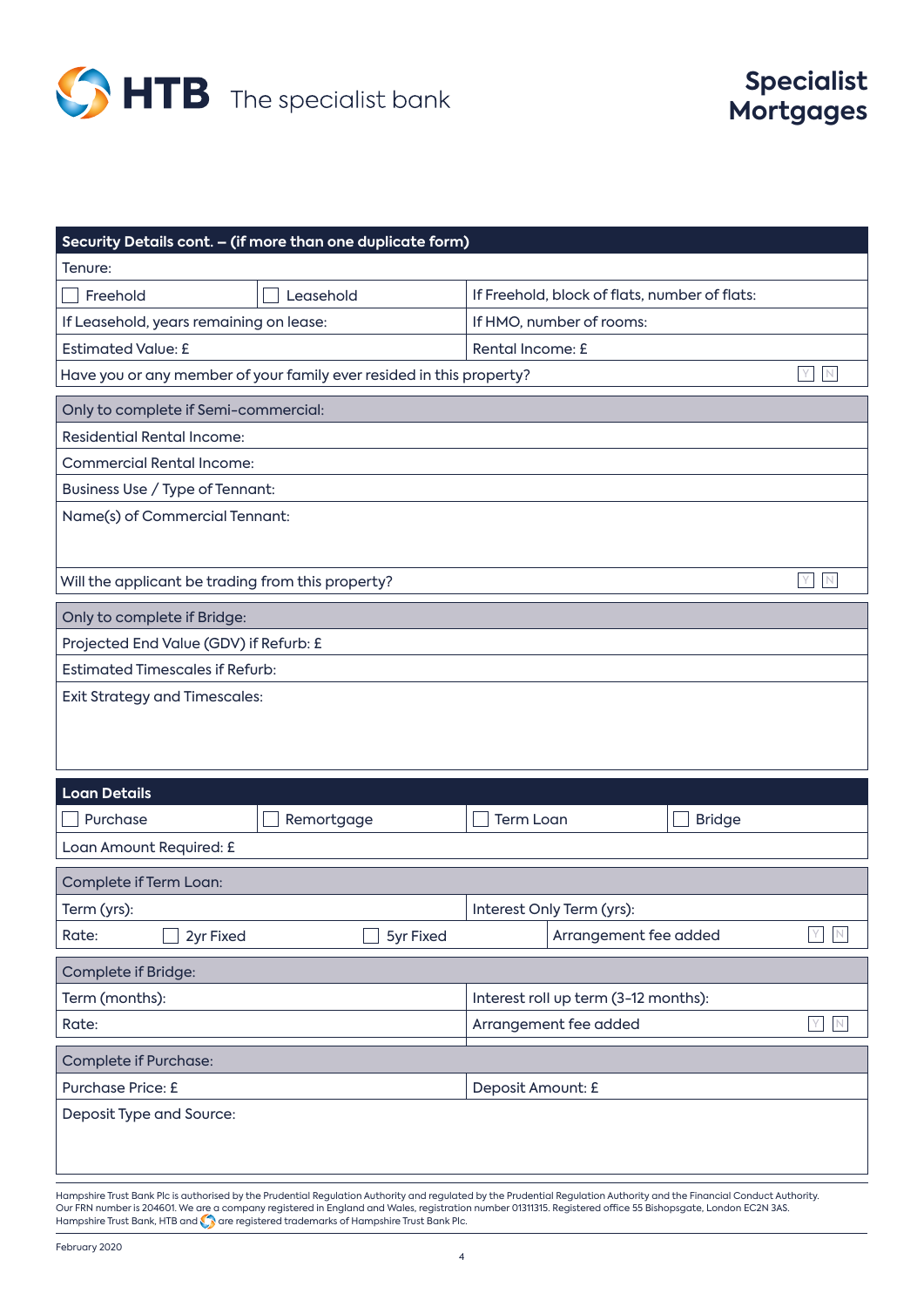

| Complete if Remortgage:                                             |                                    |  |
|---------------------------------------------------------------------|------------------------------------|--|
| <b>Current Lenders:</b>                                             | Loan Amount Outstanding: £         |  |
| Purpose of Funds (please provide breakdown of details and amounts): |                                    |  |
|                                                                     |                                    |  |
|                                                                     |                                    |  |
| Purpose:                                                            | Amount: £                          |  |
| Purpose:                                                            | Amount: £                          |  |
| Purpose:                                                            | Amount: £                          |  |
| Purpose:                                                            | Amount: £                          |  |
| <b>Original Purchase Date:</b>                                      | <b>Original Purchase Amount: £</b> |  |
| (if applicable)                                                     |                                    |  |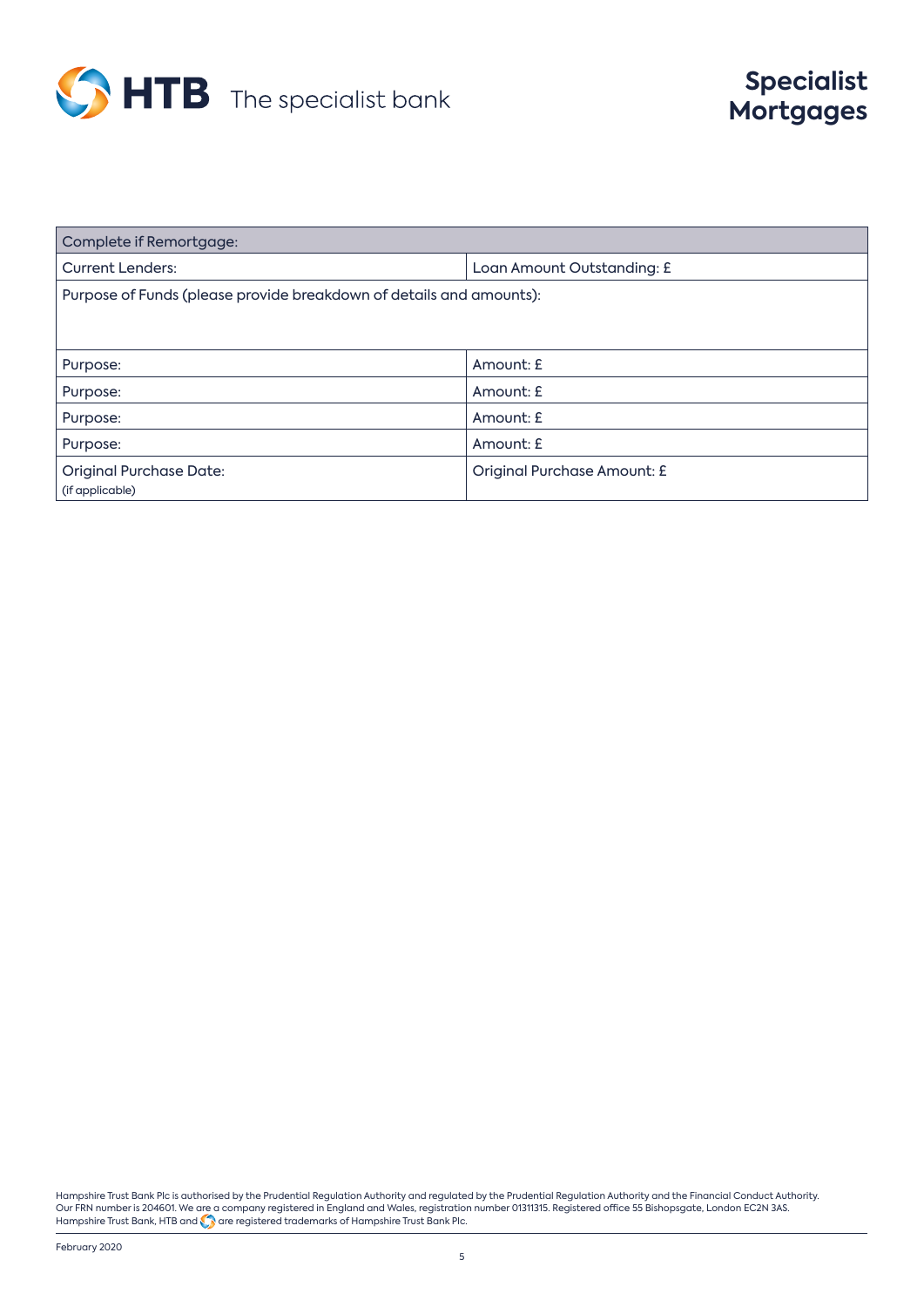

| <b>Notes</b> |  |
|--------------|--|
|              |  |
|              |  |
|              |  |
|              |  |
|              |  |
|              |  |
|              |  |
|              |  |
|              |  |
|              |  |
|              |  |
|              |  |
|              |  |
|              |  |
|              |  |
|              |  |
|              |  |
|              |  |
|              |  |
|              |  |
|              |  |
|              |  |
|              |  |
|              |  |
|              |  |
|              |  |
|              |  |
|              |  |
|              |  |
|              |  |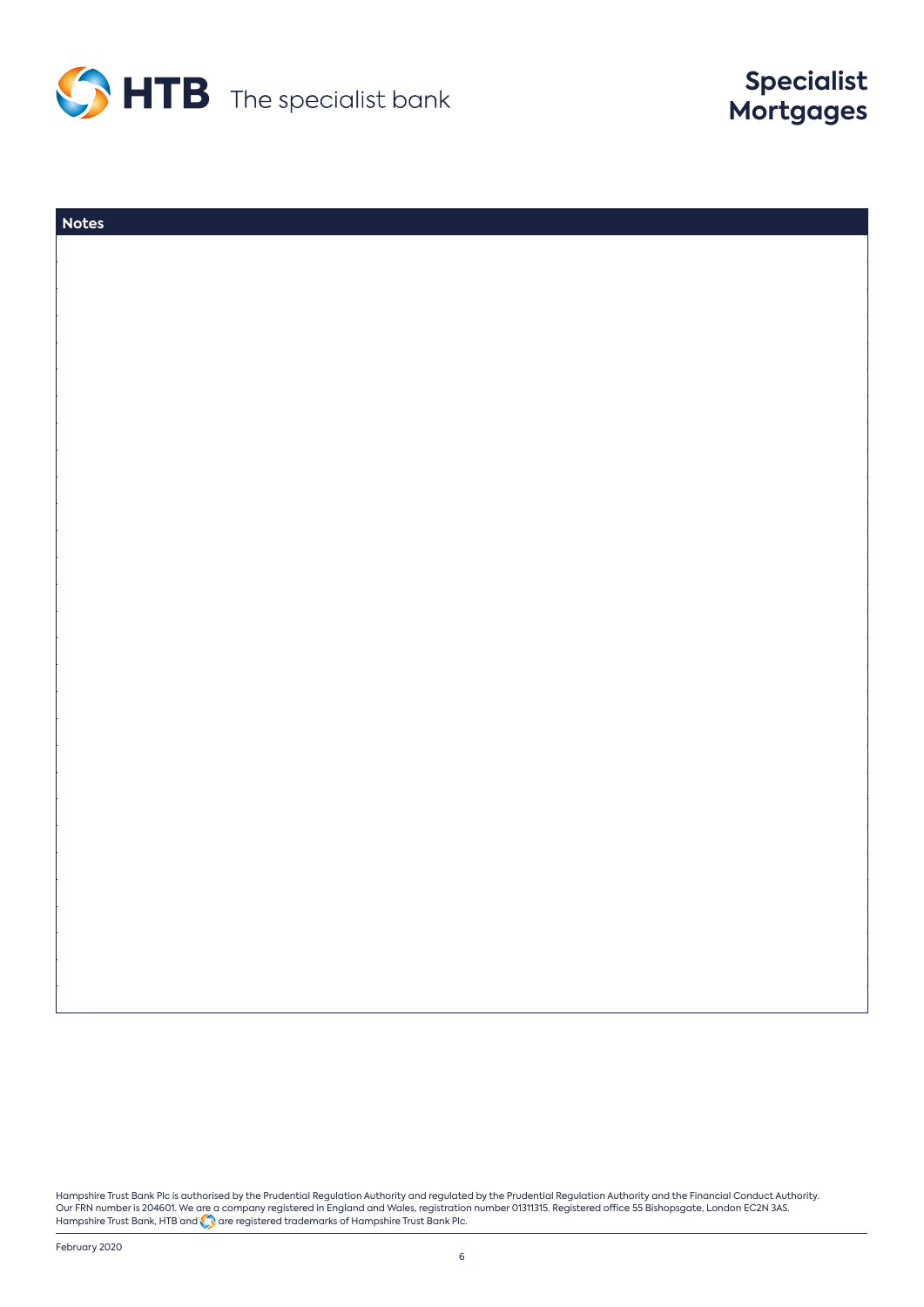

#### **Declaration and Authorisation**

**Please note that it is a criminal offence to knowingly or recklessly give false, inaccurate or misleading information when applying for a loan. If you provide such information, you may be reported to the police and prosecuted.**

As a responsible lender Hampshire Trust Bank Plc will carefully assess the information you have provided or which has been provided by your agent whether in the application form or in other correspondence, emails and conversations, in order to de cide whether or not to make you an offer of a Loan.

It is important you ensure that all statements you make in this form and other documents in connection with your application are full and accurate and are correct and that you have read and understood the contents of this declaration.

- I/We authorise Hampshire Trust Bank Plc (the "Bank") to:
	- (a) make such enquiries of any person or organisation (including my/our existing or previous mortgage lenders), as the Bank considers necessary in connection with this application; and
	- (b) give out information about me/us if you have a duty to do so or if law allows you to do so.
- $\Box$  I/We acknowledge and understand that the Bank needs to be able to contact some or all of the following in connection with any Loan that I/We may have with the Bank, or any potential loan that I/we have applied for with the Bank, namely: my/our solicitors, (where appropriate) the intermediary who introduced me/our Loan to the Bank and the insurance company(ies) that has/have insured the property(ies) that I/We have provided to the Bank as security for my/our loan or potential loan.

**Important information – Credit decisions and also the prevention of fraud and money laundering** We may use credit reference and fraud prevention agencies to help us make decisions. A short guide to what we do and how both we and credit reference and fraud prevention agencies will use your information is detailed below.

We will also undertake searches and make enquiries as part of our obligations to prevent money laundering; although you may see these on your credit record, they will not affect your credit rating or score.

#### **How we will use your information and personal data**

Please read this section carefully; it tells you how we will use your information and personal data and with whom we may share it in order to manage your application and any facility that is made available.

We are a regulated bank and we have a legitimate interest as well as legal and regulatory responsibilities to ensure that we know who we are dealing with, to combat financial crime and to be a responsible lender.

You will receive a copy of our Fair Processing Notice when you complete this Decision in Principle Proposal Form.

You can obtain a further copy from us at any time or you can download or read it on our website at https://www.htb.co.uk/

**This will explain in more detail how we process your personal data and explains your rights in relation to your personal data. Please read this carefully before submitting this form.**

Hampshire Trust Bank Plc is authorised by the Prudential Regulation Authority and regulated by the Prudential Regulation Authority and the Financial Conduct Authority. Our FRN number is 204601. We are a company registered in England and Wales, registration number 01311315. Registered office 55 Bishopsgate, London EC2N 3AS. Hampshire Trust Bank, HTB and **Co** are registered trademarks of Hampshire Trust Bank Plc.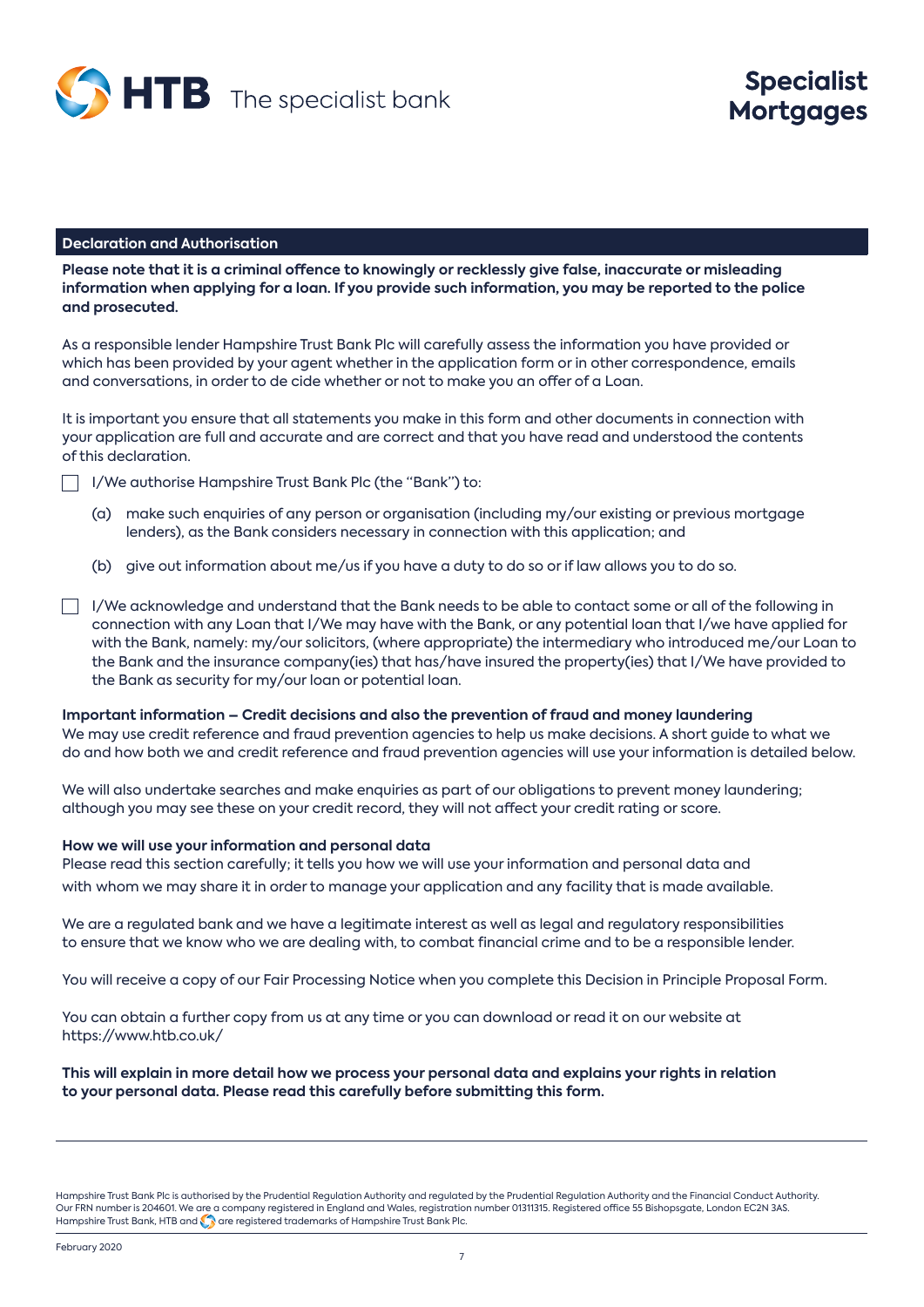

#### **Declaration and Authorisation (cont.)**

We will pass your details on to credit reference agencies and fraud prevention agencies and we will receive scores and reports from them. You will receive a copy of the Credit Reference Agency Information Notice with this application which will explain how the three main credit reference agencies Callcredit, Equifax and Experian each use and share personal data they receive about you and/or your business that is part of or derived from or used in credit activity. You can also download or read it by visiting http://www.experian.co.uk/crain/

#### **Please read this carefully before submitting this form.**

Searches we make with credit reference agencies will leave a 'footprint' on your file and we will also provide them with information relating to your performance under the facility. These 'footprints' and performance details may be accessed by other financial companies in connection with any applications for credit that you may make to them and may affect your ability to obtain credit with them.

Your application will be assessed using credit reference agency records relating to anyone with whom you have a joint account or similar financial association. If this is a joint application and such a link does not already exist then one may be created now. These links will remain until you file a "notice of disassociation" at the credit reference agencies.

We will also receive information from, process and share it with other people involved in your application or the transactions in respect of which you are making your application, these can include, for example, your legal representatives, licensed conveyancers, valuers, estate agents, brokers and intermediaries, bankers, insurers, other professional advisers and similar people representing us and other parties to the transaction.

We may transfer or assign our rights in the facility we make to you to another bank or financial institution and in that case we may provide them with your information.

If you give us false or incomplete information and we identify or suspects fraud, then we will record this and notify such parties as is necessary for us to comply with our legal and regulatory responsibilities, including fraud prevention agencies.

**Note: You have the right to object to us processing your personal data. If you do not wish us to process your personal data then do not submit this Decision in Principle Proposal Form. If you change your mind after submitting this form then please contact us as soon as possible to tell us.**

Hampshire Trust Bank Plc is authorised by the Prudential Regulation Authority and regulated by the Prudential Regulation Authority and the Financial Conduct Authority. Our FRN number is 204601. We are a company registered in England and Wales, registration number 01311315. Registered office 55 Bishopsgate, London EC2N 3AS. Hampshire Trust Bank, HTB and **Co** are registered trademarks of Hampshire Trust Bank Plc.